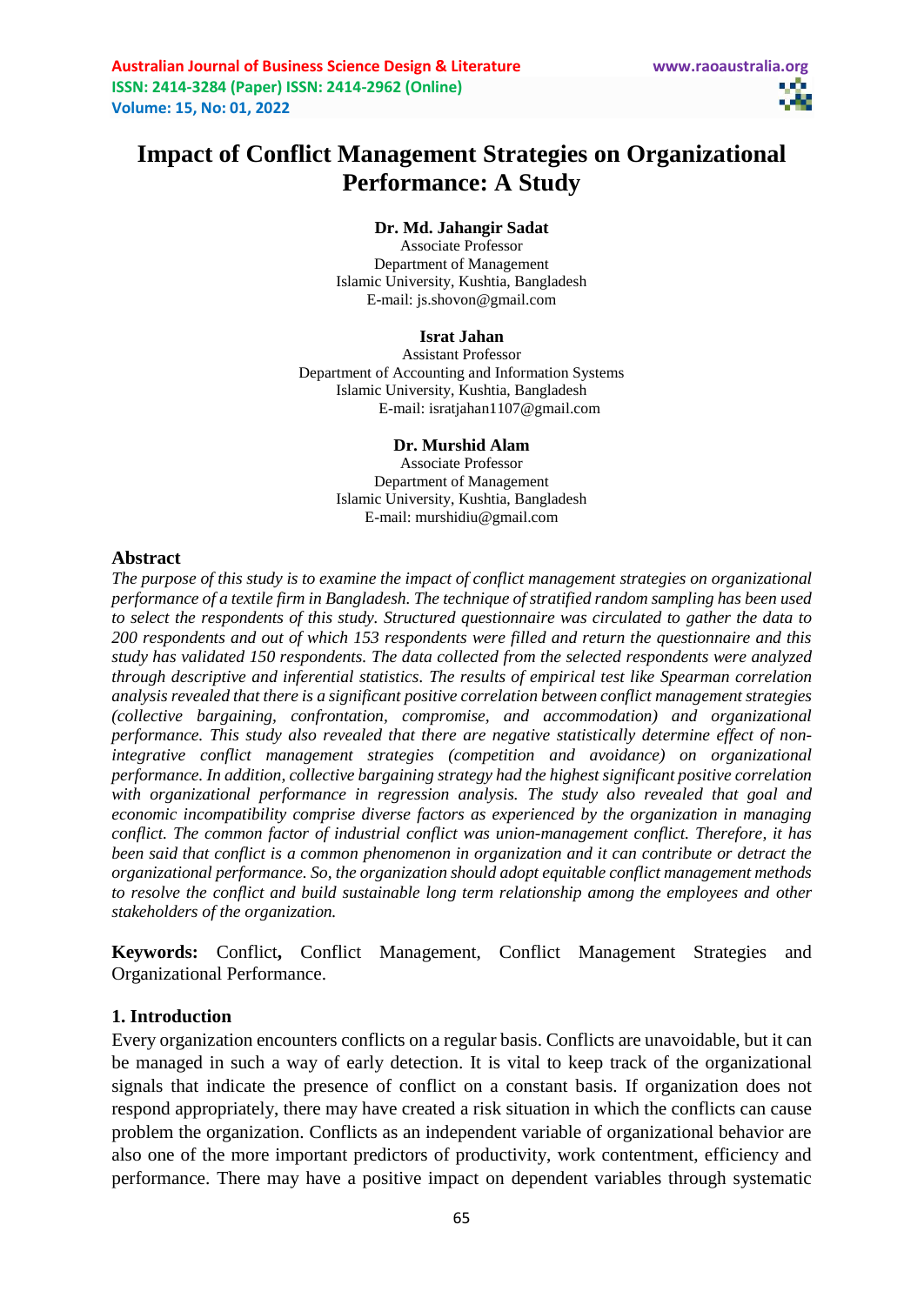#### **Australian Journal of Business Science Design & Literature www.raoaustralia.org ISSN: 2414-3284 (Paper) ISSN: 2414-2962 (Online) Volume: 15, No: 01, 2022**

research on organizational behavior through comprehend and expand a good understanding of individual factors of organizational behavior. Conflicts of interest undoubtedly arise as a result of the structurally varied nature of today's work–organizations whether in the manufacturing or service industries. Lack of freedom, position, and resources emerge those conflicts of interest in communities (Hotepo et al. 2010; and Ike, 2010). Workplace conflict is thus prevalent in firms, despite the best management strategies in place, and presents itself in a variety of ways as an inherent and inescapable element of work relationships. It is a natural process that occurs more frequently in hierarchical organizations where people with differing perspectives, opinions, and backgrounds interact. Alternatively, conflict in the workplace is not an anomaly since it develops or provides an opportunity for correction and reconciliation for the benefit of the employees and organization as well (Thomas et al. 2008; Bercovitch, 2014; and Ayoko, 2017). Workplace conflict is defined as the presence of disagreement that develops when the aims, interests, or values of different individuals or groups are incompatible and hinder one other's efforts to fulfill organizational objectives (Kazimoto, 2013). Conflict initiates in communication process and an unavoidable result of transactional relationships that manifests as disagreement and discord with and between individuals and groups in the workplace. Workplace conflict will always exist in any business as long as individuals struggle for jobs, power, recognition, and security (Bercovitch, 2014; Obasan, 2011, and Issa, 2009). As a result, the job of management is to manage disputes rather than suppress or resolve them in order to improve organizational performance and protect harm in any sense. According to Akanji (2005), constructively handled conflict leads to beneficial results, whereas destructively managed conflict flares up the work environment, causing disruption and divergence of the entire group, as well as a drop in productivity and organizational performance. This suggests that a well-managed conflict strives to strengthen organizations in order to boost workplace performance. Obasan (2011) revealed that good conflict management strategies show flaws in corporate decision-making, prompting the establishment to make changes and seek constructive solutions. As a result, management has a responsibility to effectively resolve conflict for the sake of improving organizational performance through improved communication, management of time, cooperation, and productivity of the organization. For the nature of inevitability of conflict in the workplace, organizations can continually develop effective techniques for managing conflict in order to meet predetermined standards and objectives. Therefore, organizations have long been concerned about the impact of conflict management strategies on its performance because empirical validity of findings is limited at at best modest in textile industry of Bangladesh. Therefore, there is always a need for conducting empirical research study to focus the light on textile industry. Thus, the study tries to redress the situation by offering useful insights to managers of this sector on the strategic value of conflict management as a resource tool for improving organizational performance. As a result, the primary objective of this study is to search the impact of conflict management strategies on organizational performance in a textile organization of Bangladesh.

#### **2. Review of Related Literature**

Tabitha and Florence (2019) claimed that Thomas (1976) proposed for a two-dimensional framework of conflict resolution solutions based on the concerned parties' assertiveness and cooperativeness. He identified and confirmed five conflict management strategies such as competing, compromising, collaborating, accommodating, and avoiding. Depending on the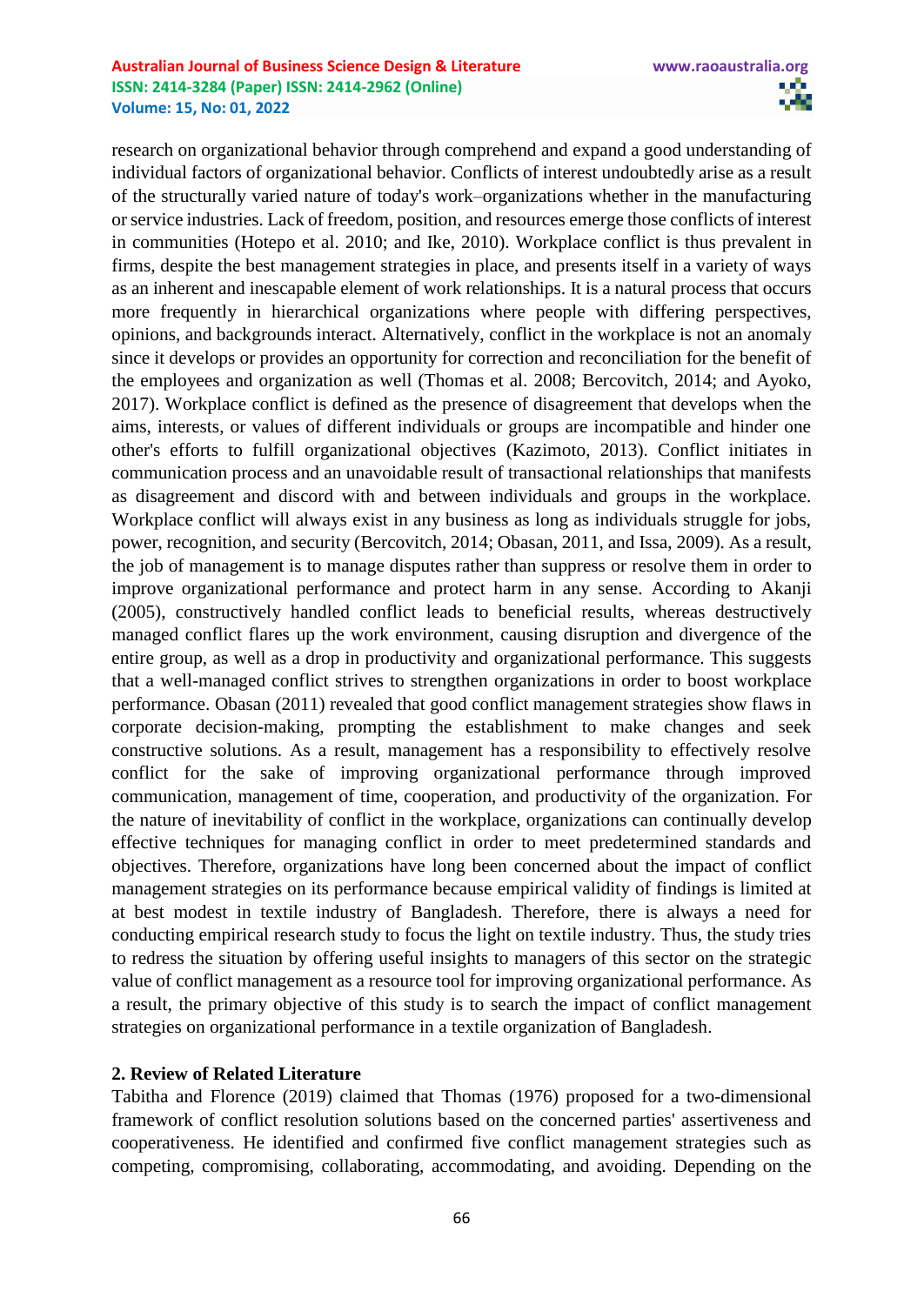level of related individuals and people with whom they interact, interpersonal conflict can be managed using one of five strategies: dominating, obliging, integrating, compromising, or avoiding. Compromise was mentioned by all of the scholars in this study as one of the conflict management strategies (Daly et, al., 2010).

Yusuf and Kazeem (2017) revealed that appraisal of conflict management can be used as a tool for achieving industrial harmony. The goal of this research was to find ways to maintain harmonious labor relations in the future and avoid disruptive conflicts. The study included a total of 300 participants. The findings revealed that industrial organization harmony suffers from poor conflict management in Etisalat Nigeria. It was also discovered that performance standard targets are linked to conflict. As a result, it was suggested that management improve communication with employees in order to address issues that could lead to conflict before they arise. The standard of management practices should be specific, measurable, realistic, and achievable. Management should clearly disseminate information or issue orders by formally instructing employees on the use of written guidelines such as circulars, memos, and so on. To achieve industrial harmony, there should be a process in place to bridge the communication gap between management and employees, allowing for a clear understanding and accurate interpretation of all information.

According to the study conducted by Aw and Ayoko (2017), organizational performance can be improved though using constructive conflict management approaches (cooperation, compromise) by subordinates and it also make sure situation for increasing the quality of team members' exchange relationships.

Tsede and Adjadogo (2016) concluded in the empirical study of workplace conflict and its influence on the attitude of media employees in Ghana that workplace conflict has direct impact on employee engagement through causing harmed or destroyed or sustain cordial relationships among co-employees in addition to subordinates and superiors. The study has collected data from 42 respondents from privately and publicly owned six Ghanaian print and electronic media houses. The findings revealed that employees' attitudes toward work were primarily influenced negatively as employees' commitment to work and collaboration with others declined. Employees also participate in additional incivilities, such as keeping animosity, gossip, confrontational behaviors, and insecurity. The study did find some positive aspects also such as unity, idea exchange, activeness, and awareness in of organizational conflict.

Mayowa (2015) conducted a study on industrial conflict and its strategies of management of some manufacturing enterprises in Lagos, Nigeria. The study had used structured questionnaire and personal observation under a co-relational survey method to collect data from the selected respondents. Employees of three manufacturing firms in Lagos, Nigeria were chosen as respondents. The respondents were chosen using a multistage sample technique from the three manufacturing companies included in the study: Glaxosmithkline Nigeria, PZ Industries Plc, and Nestle Nig Plc. The data gathered was examined with descriptive statistics such as tables, frequency counts, and percentages, as well as mean scores. According to the research, among the different factors poor employee package, unfavorable economic and organizational policies, inefficient ways of conveying grievances to senior management, and poor welfare are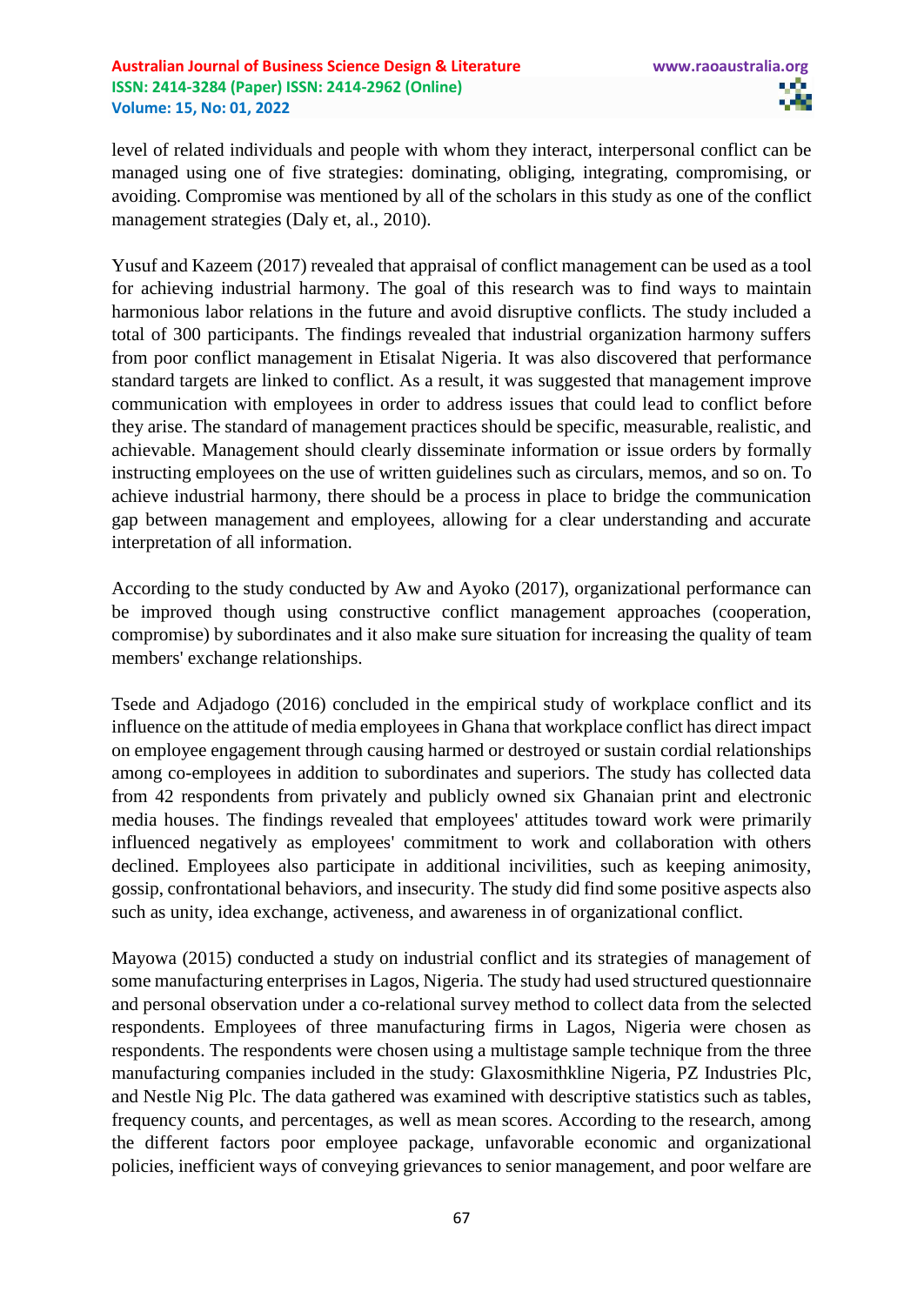the reasons of conflict in manufacturing enterprises in Lagos State, Nigeria. To improve the productive employee-manager relationship, the study suggested using a combination of strategies such as collaboration, bargaining, and avoidance in managing organizational conflict.

A study conducted by Olukayode (2015) in a Nigerian manufacturing firm to show the impact of workplace conflict management on organizational performance. The stratified random sample technique was used to select 250 respondents for the study. Data was collected using structured questionnaires that had been validated. The data collected from the respondents was analyzed using descriptive and inferential statistics. The empirical studies indicated a substantial positive link between conflict management strategies such as accommodation, collective bargaining, and compromise with organizational performance using Spearman correlation analysis. On the other hand, there had a statistically significant negative impact of non-integrative conflict management strategies such as domination, competition, and avoidance on organizational performance. The regression analysis also revealed that collective bargaining strategy had the strongest significant positive correlation with organizational performance. The results of the study also revealed that conflicts including economic and goal incompatible orientations arise as a result of a variety of organizational experiences in the workplace. Conflicts of interest between management and labor unions have been determined to be the most common type of organizational conflict in the workplace. As a result, the study concluded that conflict is an unavoidable part of organizational life and it can be functional or dysfunctional depending on the strategies employed regarding conflict management in the workplace for ensuring organizational effectiveness.

Researchers have differing observations on the use of avoidance strategy in the management of workplace conflict. According to Abdullah (2015), not all work groups are teams because they must include all of the elements of a team, such as commitment, goals, accountability, and interdependence. The emphasis is on how a group's conflict management plan can transform them from a group to a team. According to him, Simmons and Peterson agreed that conflict avoidance is detrimental to organizational effectiveness because conflicts are unavoidable and never resolved; they also noted that avoiding conflict could exacerbate the outcome and create employee opposition to management decisions, among other things. While he believes that avoidance technique should be recognized as a legitimate form of conflict management in particular situations, he also believes that it can improve team building and organizational effectiveness when used in the workplace.

In a study of Obasan (2011) titled impact of conflict management on corporate productivity: an evaluative study identified significant factors for conflicts within organizations such as poor human relations between management and personnel, unacceptable working conditions, failure to consult workers before making important decisions on issues that affect them, a lack of conflict prevention strategies, and management opposition to the union's disposition.

Bercovitch (2014) revealed that every organization in society strives to establish an atmosphere in which employees can carry out their responsibilities efficiently without being hampered by negative influences that could obstruct the attainment of individual and organizational goals. Nonetheless, because employees compete for authority, position, recognition, and limited resources, conflict in organizations has become unavoidable. He believes that conflict is an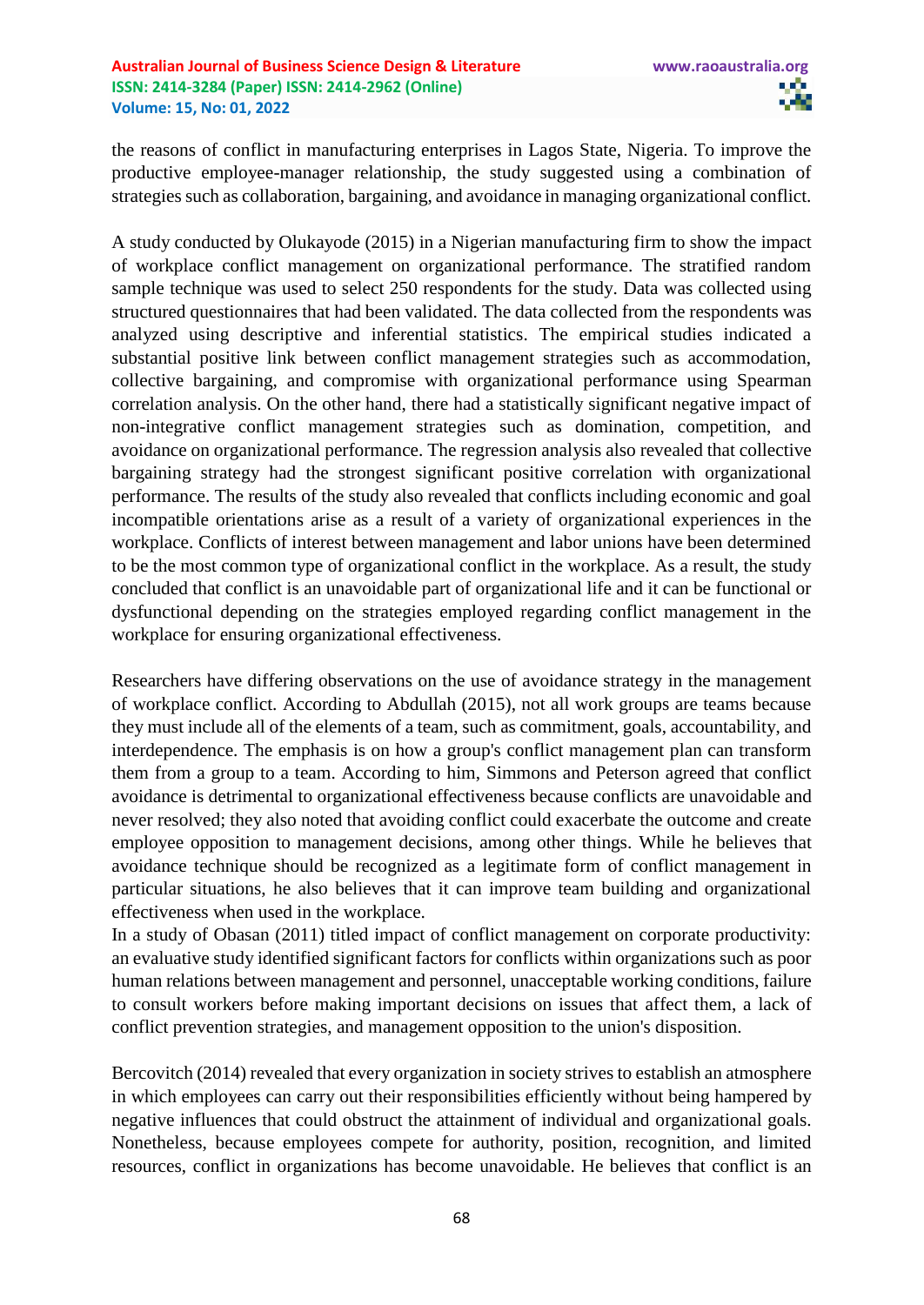unavoidable part of life because it is linked to states of scarce resources, division of functions, power relations, and role differentiation. These disagreements frequently result in conflict, which can be either dysfunctional or beneficial to the organization's functioning.

Ike (2010) conducted a study into the impact of conflict on operational decisions and company performance using the Amason and Schwieger (1994) paradigm. A survey of the responses of 392 manufacturing managers of United States was successfully analyzed. According to the findings, conflict leads to a higher degree of organizational performance when cognitive conflict arises in a manufacturing decision particularly when the decision based on a situation of a market responsive scenario like ground-breaking products. In line with previous research, emotional conflict is prevalent in individual conflict has a negative impact on efficacy regardless of the decision's circumstances. Therefore, it is comprehended scenarios that conflict might promote or impair organizational performance in scenarios of operational decisionmaking.

A study conducted in Nigerian service industry by Hotepo et, al. (2010) on the effect of conflict on organizational performance and found that lack of cooperation, different expectations, communication problems, limited resources, interdependence and competition were the reasons behind the conflict.

According to Issa (2009), collaboration, competitiveness, negotiation, avoidance, and compromising are some of the major techniques employed to the address and management of organizational conflicts. The goal of a collaboration strategy is to meet the needs of all parties involved, particularly when the participants have same or mutual objectives. Individuals and groups battle for scarce resources, position, recognition, authority, and other things in an organization, and competition strategy refers to their willingness to fulfill their goals and objectives fairly or at the cost of other groups. Issa (2009) also claimed that a very competitive individual's use of power could only be reduced through higher external power such as legitimate law or social taboo when going overboard. Bargaining strategy is used mostly in issues relating to contractual agreement between management and employees for settlement when it becomes a legal matter (Fajana & Shadare, 2012). It avails all aggrieved parties concerned the chance for equal expression of their feelings regardless of the hierarchy of those involved in the dispute without prejudice.

Thomas et, al. (2008) explained that compromise strategy fosters a give-and-take situation that focuses on addressing the concerns of each group. The parties involved are willing to work out their disagreements in a peaceful manner, with no one being considered a winner or loser. According to Spaho (2013), compromise means achieving a mutually beneficial arrangement among individuals or groups involved in a disagreement. It is suitable when both parties involved are completely devoted to each other's actions and have equal dominance.

Ogunbameru (2006) distinguished between two categories of workplace conflict: informal and formal. The study claims that conflict in the workplace is informal when it is not caused by a systematic problem of organization but occurs directly from a source of grievance and is ostensibly purely expressive. The underlying sources in this case cannot be seen openly, but can be inferred from employees' unconscious forms of protest, disrupt, poor work attitudes and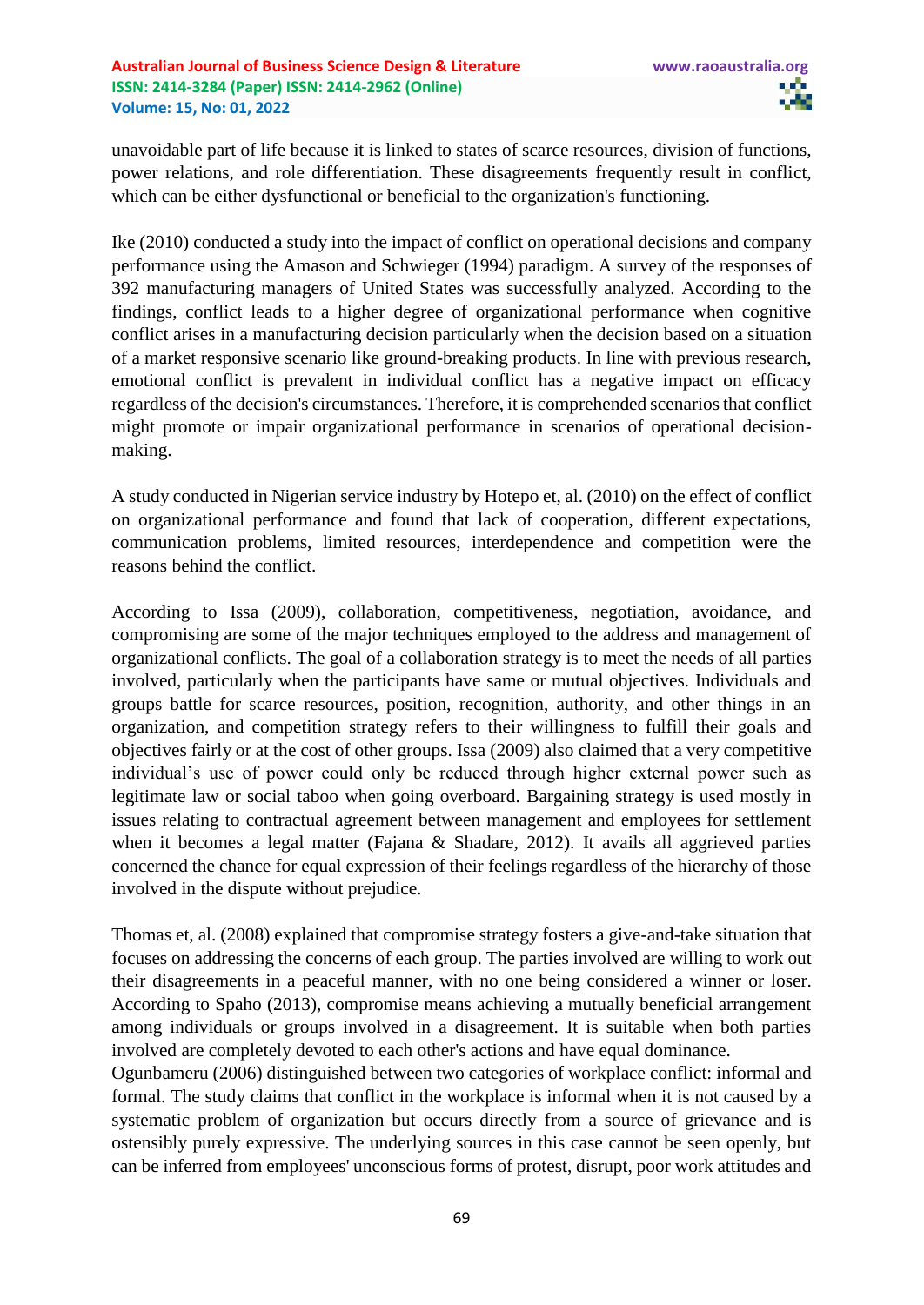disorderly behavior. It can have a substantial influence on employee job descriptions, attrition, and the organization's success while the problem is pervasive enough (Kazimoto, 2013). Alternatively, formal workplace conflict is defined as an organized representation of dispute expressed by a trade union or representatives of other workers (Ogunbameru, 2006). This type of conflict is particularly evident because it is frequently a deliberate strategy or intended effort to effect change in formal or informal settings, where one is vicious and harmful and the other is productive and vigorous, with a problem-solving foundation. The two conflict scenarios are neither good nor bad because of their existence in disagreement and unhappiness in the workplace in order to be made to improve overall workplace performance by proper adjustments in corrective measures.

Kraybill (2005) developed a scale similar to that of Thomas and Kilmann (1974). Kraybill's five responses to conflict are directing (high focus on agenda, low focus on relationship), cooperating (high focus on agenda and relationship), compromising (medium focus on agenda and relationship), avoiding (low focus on agenda and relationship), and harmonizing (low focus on agenda, high focus on relationship).

Workplace conflict is defined by Ikeda et, al. (2005); Azamoza (2004); and Ajala & Oghenekohwo (2002) as a disagreement that happens when the interests, aims, or values of different individuals or groups in companies are irreconcilable. On this basis, workplace conflict in the context of employment relationships can be viewed as an inescapable clash of interests and subsequent disagreements of different intensity between and among any or all active participants in organizations. As a result, in the lack of shared values in organizations, conflict is inevitable.

Blake and Mouton (1968) investigated the conflict management methods of eight distinct levels of an organization, from chairman of board of directors to the bottom to the grassroots supervisor. The findings suggest that higher-level managers are more likely to use competition and cooperation as conflict management methods, whereas lower-level employees are more likely to use compliance, compromise, and avoidance as conflict management approaches. Another study on this context by Thomas et al. (2008) at the organizational level demonstrates that with the increase of level of employees, conflict management for dictatorial (competition and collaboration) grows, whereas conflict management for moderation (avoidance and relocation) diminishes. Conflict management at the highest and lowest organizational levels is lowered by the compromised conflict management model, which has a curvilinear connection with organizational hierarchy. The factors which have a significant influence in how conflicts are managed are cultural background, cultural context, cultural system, values, and so on.

Thomas (1976) also proposed several conflict resolution strategies. Avoidance, accommodation, competitiveness, compromise, and collaboration are some of them. Conflict avoidance is a strategy for avoiding conflict. The accommodation strategy describes no amount of sacrifice is too great to allow harmony to reign. The competition strategy is based on the survival of the fittest and win-lose system, with no consideration for the opposing party. Parties involved to a conflict are willing to give up something in order to resolve the issue in the compromise strategy. The final strategy is collaboration, which is a win-win strategy in which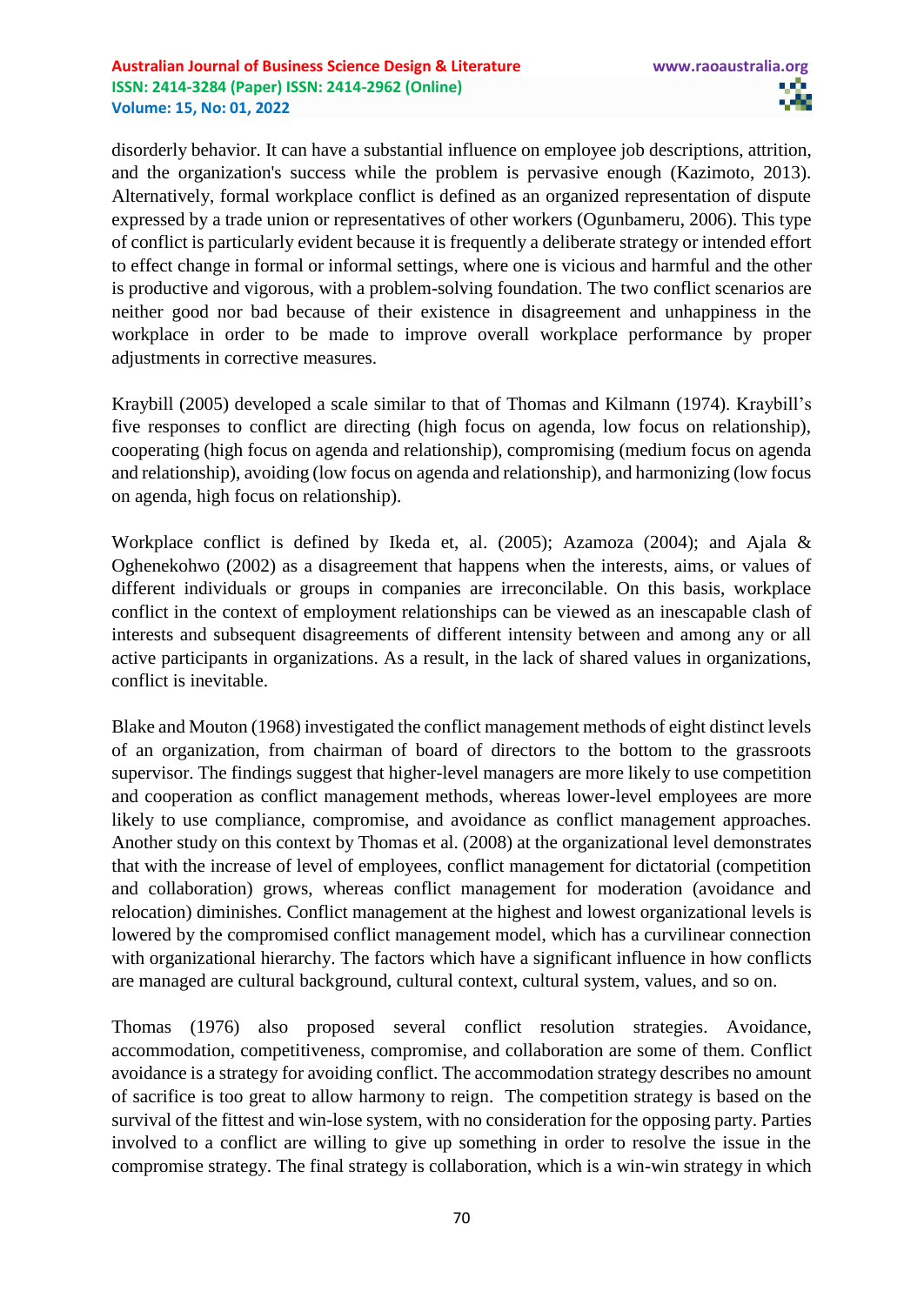conflicting parties are prepared, willing, and able to fully satisfy each other's expectations. Except for the cooperation strategy, which is expressed in cooperative and assertive behaviors, all other techniques are heavily reliant on the organization's structure since they give a temporary resolution to the problems associated with conflict in the workplace.

According to Thomas and Kilmann's (1974) MODE instrument there are five modes to dealing with conflict along two dimensions of behavior. The five modes are: competing (assertive and uncooperative), collaborating (assertive and cooperative), compromising (falls into the middle), avoiding (unassertive and uncooperative), and accommodating (unassertive and cooperative).

# **3. Research Questions**

From the critical analysis of the reviewed literature, the following research questions are framed by the researchers to find answers of this study:

- i) What are the conflict management strategies which have impact on organizational performance?
- ii) What is the relationship of some selected conflict management strategies on organizational performance?
- iii) How does the organization manage those strategies positively to enhance the performance?

## **4. Research Objectives**

The main objective of this study was to measure the impact of conflict management on organizational performance. To achieve the main objective, the researcher has formulated the following specific objectives:

- i) to identify the management strategies associated with conflict which have impact on organizational performance;
- ii) to measure the relationship among collective bargaining strategy, compromise strategy, accommodation strategy, confrontation strategy, competition strategy and avoidance strategy with organizational performance; and
- iii) to provide some recommendations for equitable managing the conflict to enhance the performance of the organization.

# **5. Research Hypotheses**

The following null and alternative hypotheses have been sighted by the researcher in considering the objectives of this study and inclusive literature review.

 $H<sub>0</sub>1$ : There is no significant positive relationship between workplace conflict management and performance of the organization.

 $H<sub>a</sub>$ 1: There is significant positive relationship between workplace conflict management and performance of the organization.

 $H<sub>0</sub>$ 2: There is no significant positive relationship between conflict management strategies (collective bargaining, compromise, accommodation, confrontation, competition and avoidance) with organizational performance.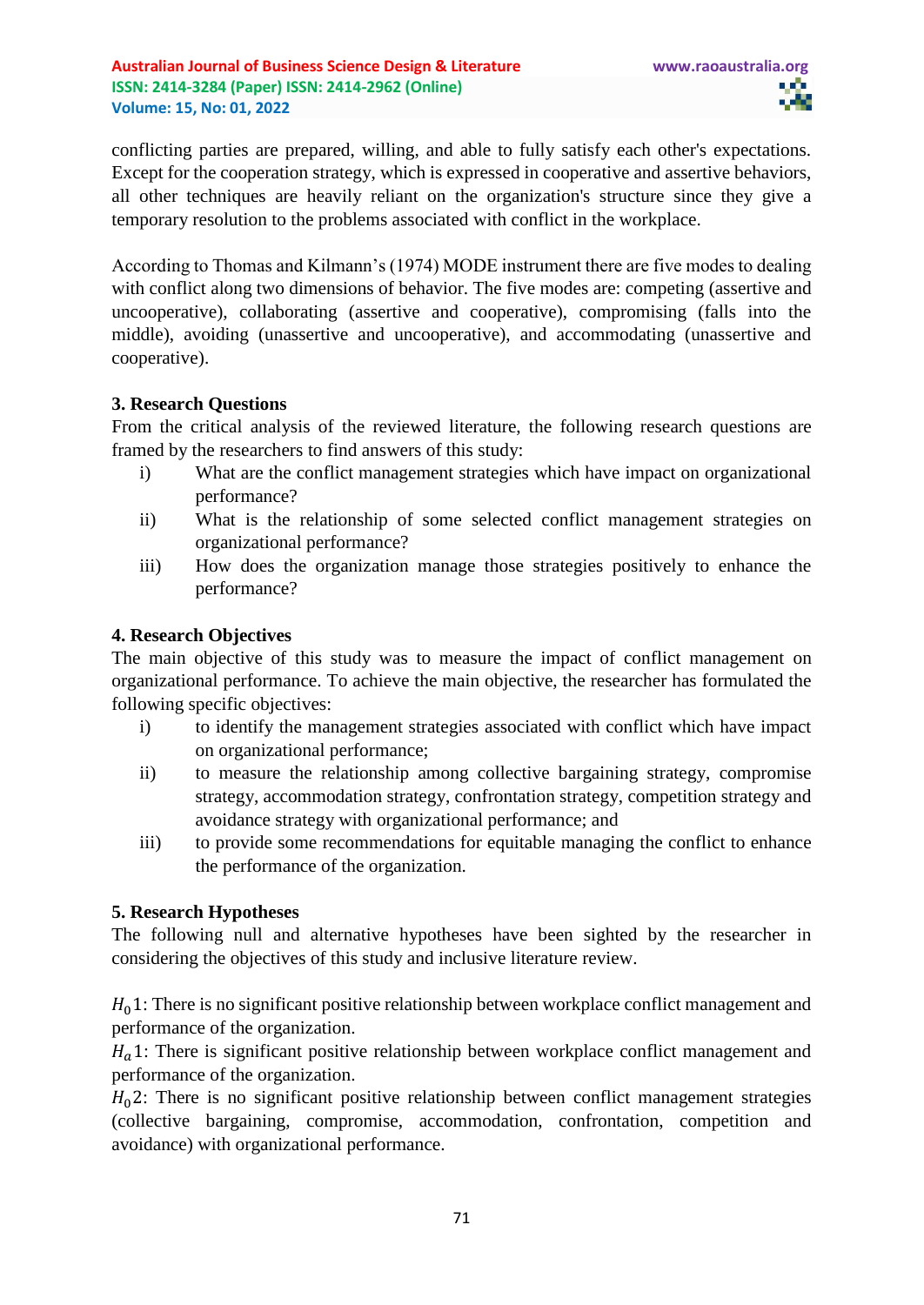**Australian Journal of Business Science Design & Literature www.raoaustralia.org ISSN: 2414-3284 (Paper) ISSN: 2414-2962 (Online) Volume: 15, No: 01, 2022**

 $H_a$ 2: There is significant positive relationship between conflict management strategies (collective bargaining, compromise, accommodation, confrontation, competition and avoidance) with organizational performance.

## **6. Theoretical Framework of this Study**

Based on the different perspectives of conflict management strategies discussed in the reviewed literature and research questions, the researchers have followed the following research model to achieve the objectives of this study.



# **7. Research Methods**

7.1 Research Design, Population and Sampling Technique

The study was conducted in a textile manufacturing firm which was purposively selected by the researchers. Descriptive research design was employed in the study. The population size of this study was 583 and they worked in different departments of the organization. The research has prioritized those staffs those are involved in cultivating and managing conflict in the organization. Stratified random sampling technique was exercised to select the respondents by using an appropriate statistical formula. The sample size was around 26% of the total population. The register book of the organization was carefully used to select the sampling frame of this study. Job position and length of the service were considered in selecting the sample size. The respondents were categorized into two types i.e. managerial and nonmanagerial for competent analysis and achieve the objectives of the study.

# 7.2 Method of Data Collection

To collect the data of this study, structured questionnaire was designed and directly distributed to the respondents. The questionnaire was distributed to 200 respondents and out of which 153 respondents were filled and return. The study was administered by following 150 questionnaires with a response rate of 77 percent. The standard guidelines for designing the questionnaire provided by Sekaran (2003) have been followed to design the questionnaire for this study. The first section of the questionnaire asked for the respondents' biographical information, while the second section included 30 items-questions to be answered in a Likert scale format, which were used to test relevant components (both the dependent and independent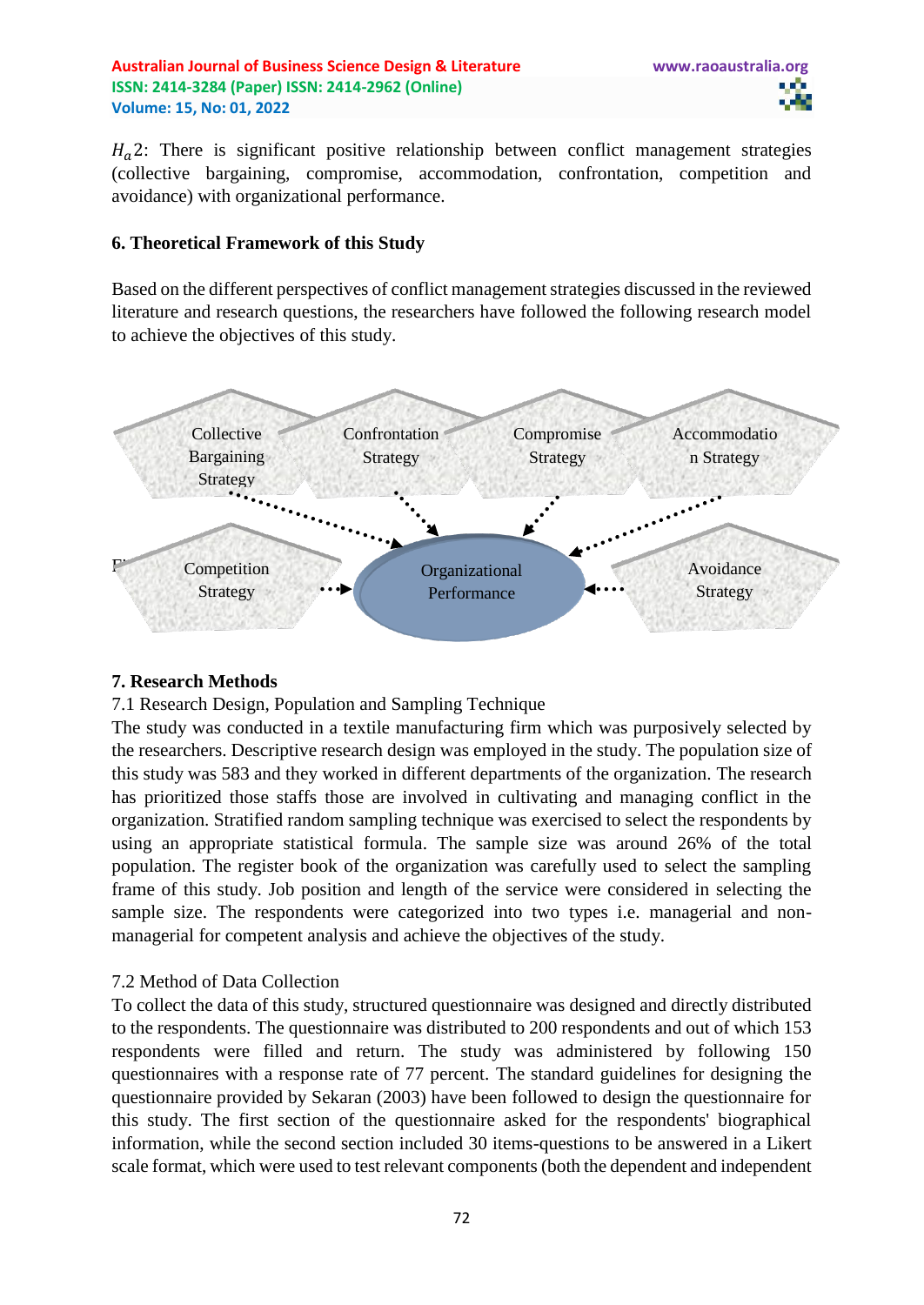variables) of this study. Each construct item included five possible responses ranging from strongly disagree to strongly agree, with numerical values ranging from 1 to 5. All the ethical considerations and standard proceedings were followed to assess the questionnaire and collect the required data.

## 7.3 Validity and Reliability

The questionnaire was validated with 20 employees from a relevant textile organization using the Test and Re-Test approach. The reliability of the co-efficient of the variables ranged from 0.746 to 0.848 with Cronbach alpha at the 0.05 level which indicating adequate sufficiency and deeming valid and reliable of the questionnaire to be followed.

## 7.4 Method of Data Analysis

The data which were collected from structured questionnaire after that coded and analyzed with descriptive statistics like frequency, percentage, mean and standard deviation, as well as inferential statistics like Spearman Correlation Coefficient Analysis and Shapiro-Wilk test. To determine the normality of the data, the Shapiro–Wilk test was used. The findings revealed that the significance level in all distributions is not greater than 0.05, and it is not less than 0.05 for other variables. Therefore, the formulated hypotheses were tested through the Spearman correlation matrix because there is no specific need for the distribution of variables selected and studied.

## **8. Results of Findings**

8.1 Biographical Details

#### Table 1

| Characteristic       | <b>Frequenc</b> | Percentag | <b>Characteristics</b>    | <b>Frequenc</b> | Percentag |
|----------------------|-----------------|-----------|---------------------------|-----------------|-----------|
| S                    | y               | e(%)      |                           | y               | e(%)      |
| Gender:              |                 |           | <b>Education:</b>         |                 |           |
| Male                 | 108             | 72.0      | SSC or<br>equivalent      | 8               | 05.3      |
| Female               | 42              | 28.0      | HSC or<br>equivalent      | 22              | 14.7      |
| Total                | 150             | 100       | Diploma/graduat<br>e      | 79              | 52.7      |
| Age:                 |                 |           | Postgraduate              | 41              | 27.3      |
| Below 25 years       | 14              | 09.3      | <b>Tenure of Service:</b> |                 |           |
| $25-34$ years        | 89              | 59.4      | Less Than 5 year          | 43              | 28.7      |
| 35-44 years          | 27              | 18.0      | 5-10 years                | 83              | 55.3      |
| Above 45 years       | 20              | 13.3      | More than 10<br>years     | 24              | 16.0      |
| <b>Job Position:</b> |                 |           | <b>Marital Status:</b>    |                 |           |
| Managerial           | 27              | 18.0      | Married                   | 103             | 68.7      |

*Demographic Profile of the Respondents*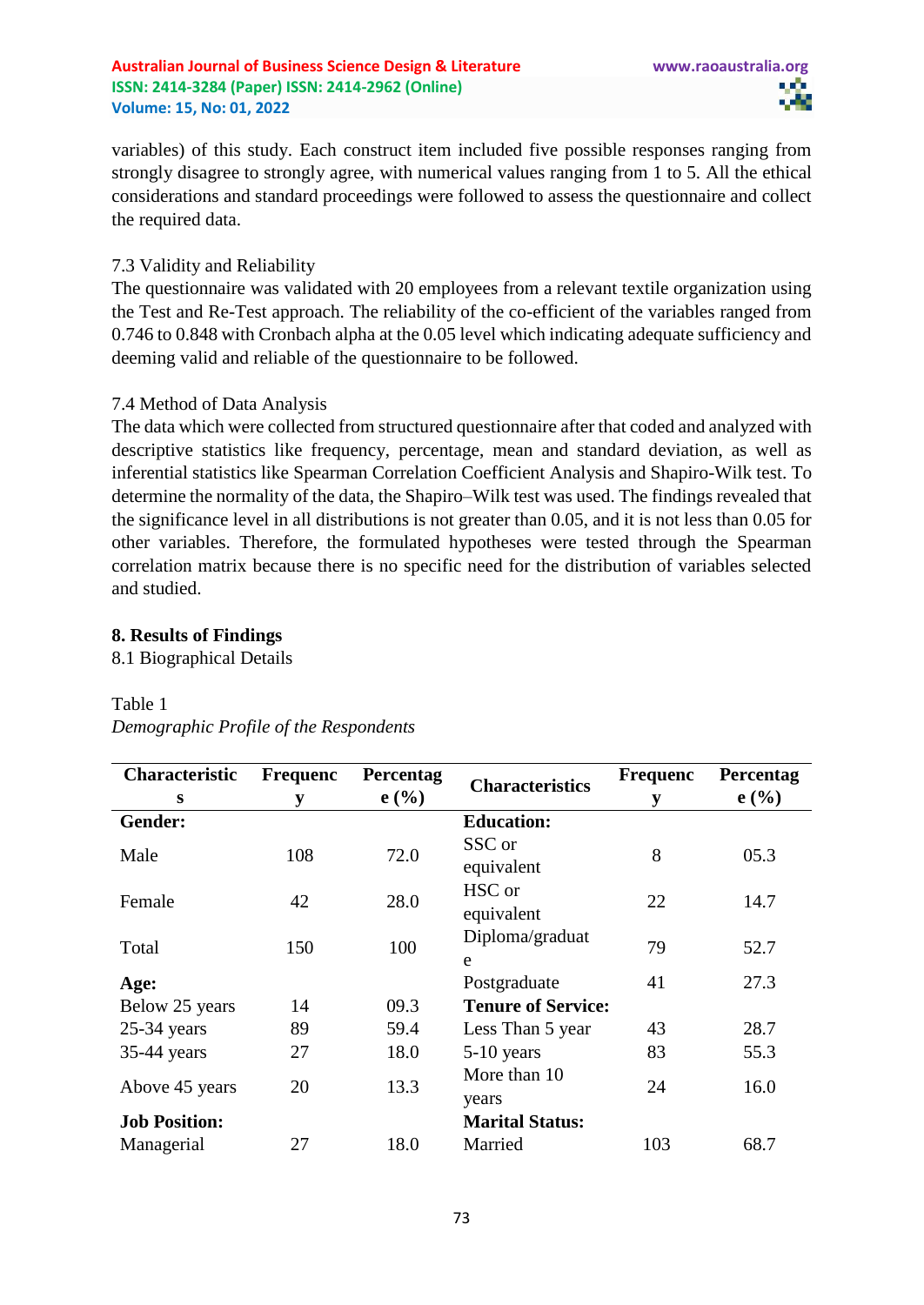| <b>Australian Journal of Business Science Design &amp; Literature</b><br>ISSN: 2414-3284 (Paper) ISSN: 2414-2962 (Online)<br><b>Volume: 15, No: 01, 2022</b> |     |      | www.raoaustralia.org<br>28 |    |      |
|--------------------------------------------------------------------------------------------------------------------------------------------------------------|-----|------|----------------------------|----|------|
| Non-<br>managerial                                                                                                                                           | 123 | 82.0 | Unmarried                  | 47 | 31.3 |
| <b>Source: Primary Survey</b>                                                                                                                                |     |      |                            |    |      |

Table 1 represents that according to the respondents' biographical information, the average age is 33.73 years. The gender distribution of respondents reveals that male respondents accounting for 72 percent of the total and female respondents accounting for 28 percent. This equates to a ratio of over 2.57 in favor of male responses throughout the gender category. The age distribution confirms that the participation of the market was male intensive due to major proportion of the respondents were male. On the subject of marital status, 68.7 percent of respondents were married and the rest 31.3 percent were unmarried. A considerable number of responders had a polytechnic or textile diploma or higher, according to the findings. According to job rank position of the organization, 82 percent of respondents were in the non-management cadre, while the rest 18 percent were in the managerial cadre of the respondents. The respondents' working period of the organization was 6.75 years.

## 8.2 Causative Factors of Workplace Conflict

#### Table 2

|  |  |  |  | Means and Standard Deviation of workplace conflicts in considering causal factors |  |  |
|--|--|--|--|-----------------------------------------------------------------------------------|--|--|
|  |  |  |  |                                                                                   |  |  |

| <b>Variables</b>          | <b>Sample</b><br><b>Size</b> | <b>Minimum</b> | <b>Maximum</b> | <b>Mean</b> | <b>Standard</b><br><b>Deviation</b> |
|---------------------------|------------------------------|----------------|----------------|-------------|-------------------------------------|
| Inequitable treatment     | 150                          |                | 5              | 4.44        | 1.07                                |
| Consciousness of workers  | 150                          |                |                | 4.35        | 1.14                                |
| Differences in perception | 150                          |                |                | 3.91        | 1.26                                |
| $Non-constant$ with       |                              |                |                |             |                                     |
| employees on key issues   | 150                          |                |                | 3.55        | 1.33                                |
| affecting them            |                              |                |                |             |                                     |
| Dispute procedure on      | 150                          |                |                | 3.09        | 1.39                                |
| cumbersome grievance      |                              |                |                |             |                                     |
| Nature of work activities | 150                          |                | 5              | 3.01        | 1.42                                |

Source: Primary Survey

The respondents were asked to obtain data regarding casual factors of workplace conflict in the selected organization. The analysis of means and standard deviation of the selected casual factors of workplace conflict has been presented in Table 2. The analysis of the above table also shows that mean scores of 4.44 ( $\sigma$  = 1.07) for inequitable treatment, 4.35 ( $\sigma$  = 1.14) for consciousness of workers, 3.91 ( $\sigma$  = 1.26) for differences in perception, 3.55 ( $\sigma$  = 1.33) for nonconsultation with employees on key issues affecting them,  $3.09$  ( $\sigma = 1.39$ ) for dispute procedure on cumbersome grievance and 3.01 ( $\sigma$  =1.42) for nature of work activities. The analysis also shows that the greatest source of conflict is inequitable treatment (31%), followed by consciousness of workers (26%), differences in perception (15%), non-consultation (12%), dispute procedure (9%) and nature of work (7%).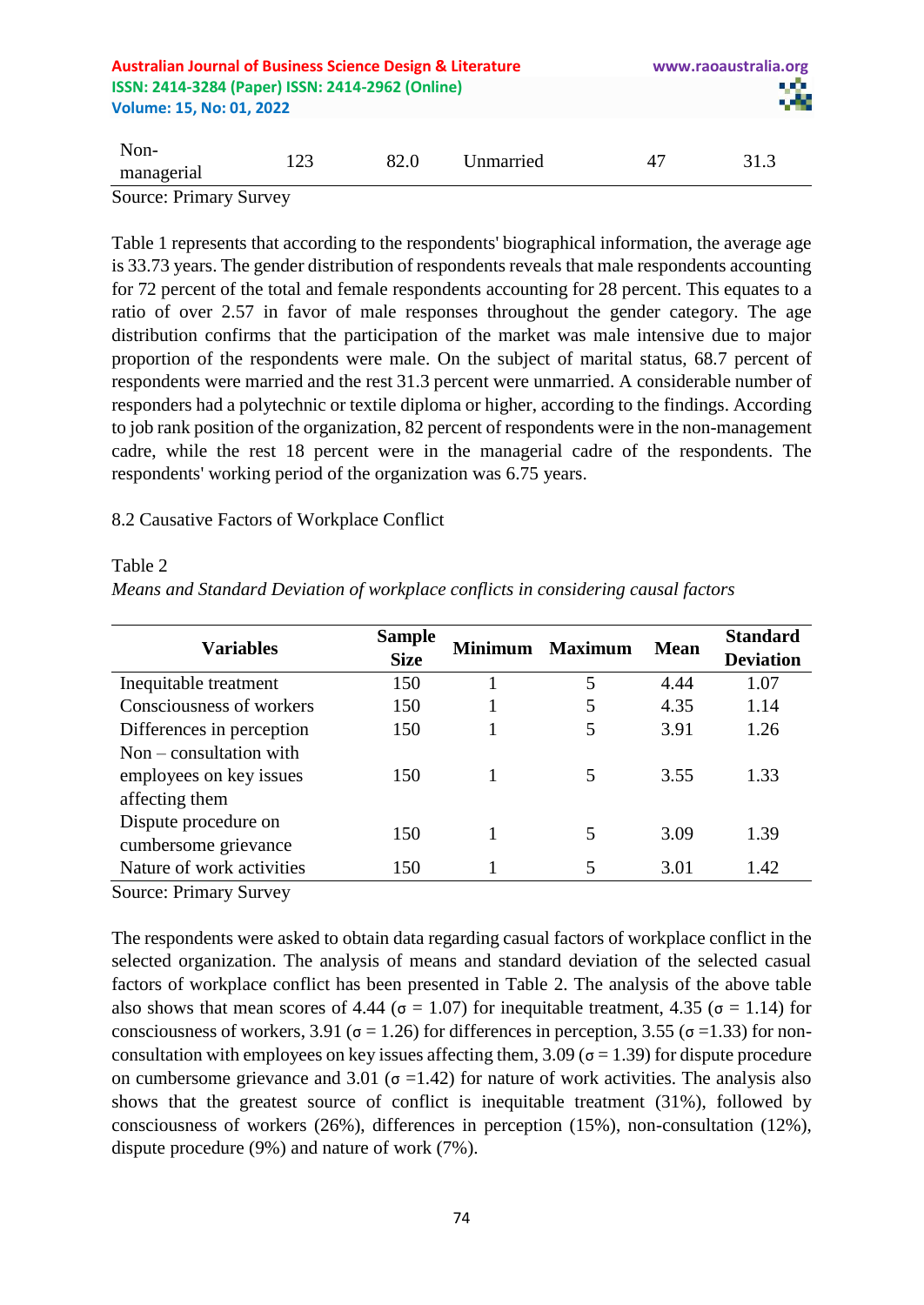8.3 Prevailing Conflict in the Organization

#### Table 3

*Means and Standard Deviations of conflict prevailing in the organization*

| <b>Variables</b>            | <b>Sample</b><br><b>Size</b> | <b>Minimum</b> | <b>Maximum</b> | <b>Mean</b> | <b>Standard</b><br><b>Deviation</b> |
|-----------------------------|------------------------------|----------------|----------------|-------------|-------------------------------------|
| Union – management conflict | 150                          |                |                | 4.58        | 1.17                                |
| Job task-related conflict   | 150                          |                |                | 4.01        | 1.25                                |
| Procedural conflict         | 150                          |                |                | 3.33        | 1.29                                |
| Interpersonal conflict      | 150                          |                |                | 2.98        | 1.35                                |
| Personal conflict           | 150                          |                |                | 2.34        | 1.44                                |
| Course Drivewer Courses     |                              |                |                |             |                                     |

Source: Primary Survey

Table 3 shows the common types of conflict that were prevailing in the organization. Out of common conflict types, union – management conflict has the highest contribution value ( $\mu$  = 4.58, σ =1.17) followed by Job task-related conflict ( $\mu$  = 4.01, σ= 1.17), procedural conflict ( $\mu$ =3.33, σ = 1.29), interpersonal conflict ( $\mu$  = 2.98, σ = 1.35) and personal conflict ( $\mu$  = 2.34, σ = 1.44).

8.4 Adopted Conflict Management Strategies by the Organization

| <b>Conflict Management</b><br><b>Strategies</b> | <b>Sample</b><br><b>Size</b> | Minimum | <b>Maximum</b> | <b>Mean</b> | <b>Standard</b><br><b>Deviation</b> |
|-------------------------------------------------|------------------------------|---------|----------------|-------------|-------------------------------------|
| <b>Collective Bargaining</b>                    | 150                          |         |                | 4.53        | 1.36                                |
| Confrontation                                   | 150                          |         |                | 3.58        | 1.29                                |
| Compromise                                      | 150                          |         |                | 3.47        | 1.31                                |
| Accommodation                                   | 150                          |         |                | 3.15        | 1.24                                |
| Competition                                     | 150                          |         |                | 1.23        | 0.96                                |
| Avoidance                                       | 150                          |         |                | 1.07        | 0.88                                |

Table 4

*Means and standard deviation of adopted conflict management strategies by the organization*

Source: Primary Survey

Table 4 shows that the selected textile organization utilize collective bargaining strategy with a mean score of 4.53 ( $\sigma = 1.36$ ), confrontation strategy with a mean score of 3.58 ( $\sigma = 1.29$ ), compromise strategy with a mean score of 3.47 ( $\sigma = 1.31$ ) and accommodation strategy with a mean score of 3.15 ( $\sigma = 1.24$ ) which are the integrative conflict management techniques used by the organization. The result of the table also reveals that competition has a mean score of 1.23 ( $\sigma = 0.96$ ), and avoidance has a mean score of 1.07 ( $\sigma = 0.88$ ). Respondents were also given a 5-point scale to rank the importance of each indicator. The study has distributed the Likert scale as the least important point represents 1, less important represents 2, neutral represents 3, most important represents 4 and most extremely important represents 5. The result of Table 4 also represents that collective bargaining is the most essential and effective conflict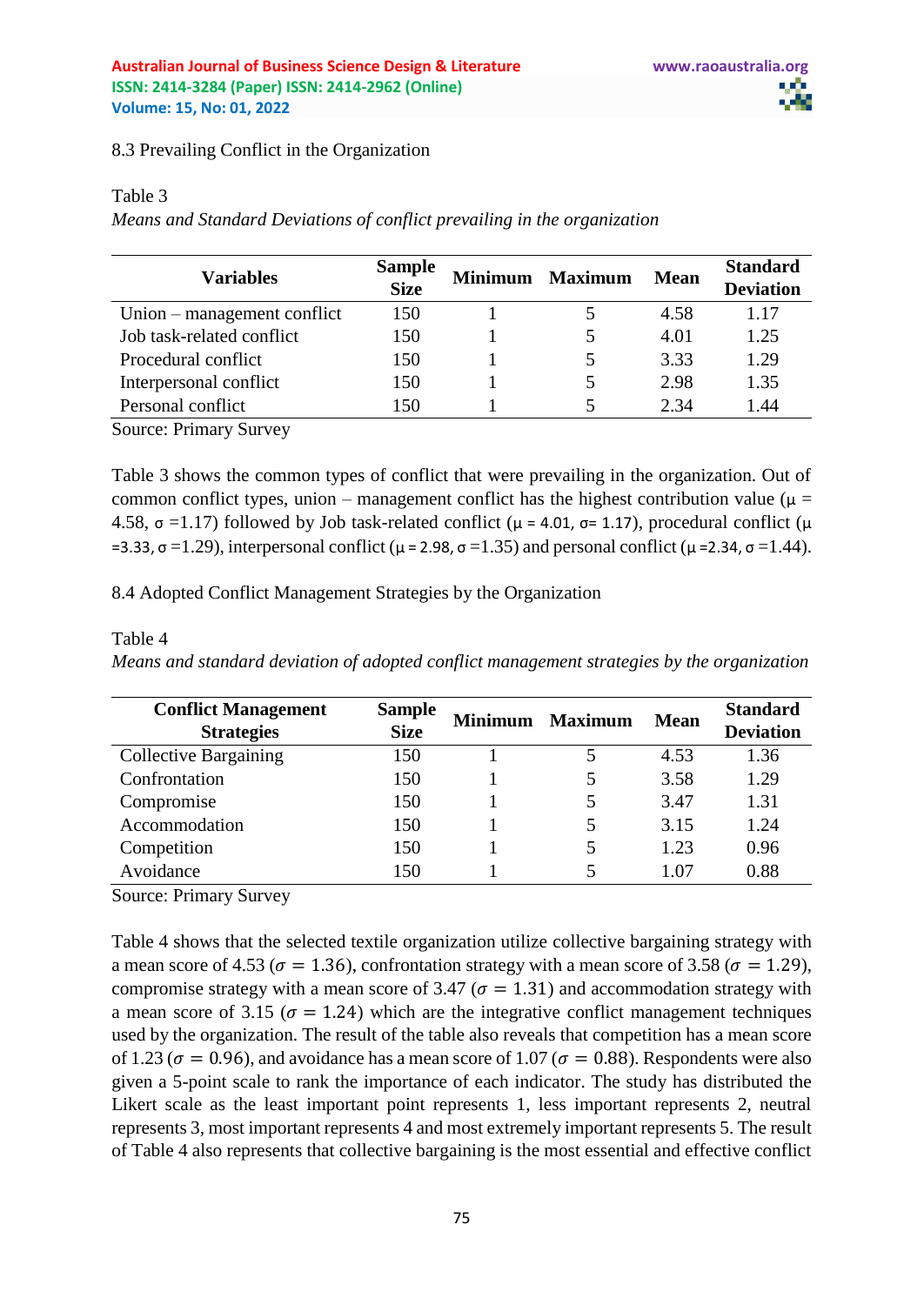resolution approach. It's worth noting that the business rarely employs non-integrative conflict management strategies like avoidance, competitiveness.

# 8.5 Test of Hypotheses

Hypothesis 1:

 $H<sub>0</sub>1$ : There is no significant positive relationship between workplace conflict management and performance of the organization.

 $H<sub>a</sub>$ 1: There is significant positive relationship between workplace conflict management and performance of the organization.

## Table 5

*Matrix of correlation between workplace conflict management and performance of organization*

| <b>Workplace Conflict</b> | Organizational     | <b>Variables</b>           |
|---------------------------|--------------------|----------------------------|
| <b>Management</b>         | <b>Performance</b> |                            |
|                           |                    | Organizational performance |
|                           | $0.357**$          |                            |
|                           | 0.001              | Workplace conflict         |
|                           |                    | Management                 |

Source: Primary Survey

The link between workplace conflict management and performance of the organization was tested using Spearman correlation to seek the decision regarding null or alternative hypothesis 1. The analyzed data from table 5 reveals that there is a significant statistically determinate effect between the variables of workplace conflict management and organizational performance with a coefficient value of 35.7 percent at the 0.01 significance level. Therefore, null hypothesis 1 is rejected and alternative hypothesis 1 is accepted. Accordingly, it has been discovered by the researchers that workplace conflict management and performance of the organization are positively influenced and linked.

Hypothesis 2:

 $H<sub>0</sub>$ 2: There is no significant positive relationship between conflict management strategies (collective bargaining, compromise, accommodation, confrontation, competition and avoidance) with organizational performance.

 $H<sub>a</sub>$ 2: There is significant positive relationship between conflict management strategies (collective bargaining, compromise, accommodation, confrontation, competition and avoidance) with organizational performance.

Table 6

*Correlation matrix of workplace conflict management strategies used by the organization and performance of the organization*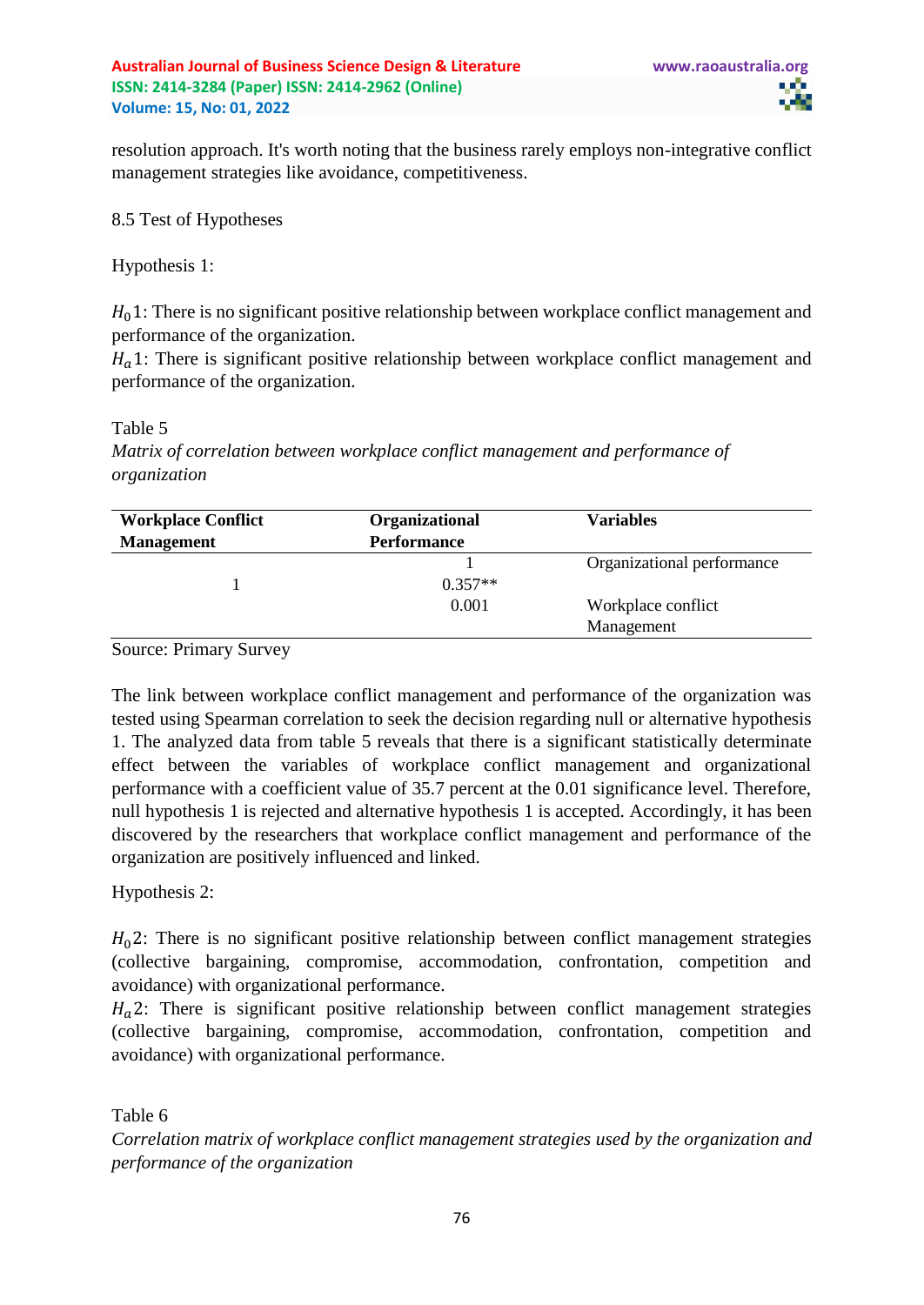| <b>Variables</b> | <b>CBS</b> | <b>CMS</b> | <b>ACS</b> | <b>CFS</b> | <b>CPS</b> | <b>AVS</b> | <b>OGP</b> |
|------------------|------------|------------|------------|------------|------------|------------|------------|
| <b>CBS</b>       |            |            |            |            |            |            |            |
| <b>CMS</b>       | $0.467*$   |            |            |            |            |            |            |
| <b>ACS</b>       | $0.422*$   | $0.334*$   |            |            |            |            |            |
| <b>CFS</b>       | $0.496*$   | 0.125      | $0.362*$   |            |            |            |            |
| <b>CPS</b>       | 0.134      | 0.116      | 0.358      | 0.329      |            |            |            |
| <b>AVS</b>       | 0.106      | 0.104      | 0.323      | 0.316      | 0.303      |            |            |
| <b>OGP</b>       | $0.578**$  | $0.384*$   | $0.352*$   | $0.442*$   | 0.112      | 0.102      |            |

*Where, CBS = Collective Bargaining Strategy; CMS = Compromise Strategy; ACS = Accommodation Strategy; CFS = Confrontation Strategy; CPS = Competition Strategy; AVS = Avoidance Strategy; and OGP = Organizational Performance* \*\* Significance at  $p < 0.01$  level (2 tailed)

\* Significance at  $P < 0.01$  level (2 tailed)

The Spearman correlation approach was employed to examine hypotheses 2. The findings of table 6 reveal that collective bargaining strategy has significant positive correlation with organizational performance at 0.001 level of confidence. Furthermore, confrontation strategy, compromise strategy and accommodation strategy have also significant positive correlation with the performance of the organization at 0.05 level of confidence. Thus, null hypothesis regarding collective bargaining strategy, confrontation strategy, competitive strategy and accommodation strategy has been rejected and alternative hypothesis is accepted. Therefore, the predictions that integrative conflict management strategies considerably improved organizational performance were also accepted. The non-integrative strategies like competitiveness, and avoidance had no significant correlations with organizational performance, hence the null hypothesis regarding competition and avoidance strategy is accepted and alternative hypothesis is rejected.

The most effective conflict management strategies on organizational performance were predicted using regression analysis. Table 7 shows the outcomes of the studies based on independent variables such as collective bargaining strategies, compromise strategies, accommodation strategies, confrontation strategies, competition strategies, and avoidance strategies.

|                              | <b>Proposed</b> | <b>Beta</b>         | <b>Observed</b> | Sig.         |
|------------------------------|-----------------|---------------------|-----------------|--------------|
| <b>Indicators</b>            | <b>Effects</b>  | <b>Coefficients</b> | t-value         | <b>Level</b> |
| <b>Collective Bargaining</b> | $+ve$           | .487                | 5.623           | $.000*$      |
| Confrontation                | $+ve$           | .464                | 5.424           | $.000*$      |
| Compromise                   | $+ve$           | .432                | 5.222           | $.000*$      |
| Accommodation                | $+ve$           | .414                | 5.074           | $.000*$      |
| Competition                  | -ve             | .228                | 2.416           | 0.235        |
| Avoidance                    | -ve             | .215                | 2.193           | 0.213        |

Table 7

*Regression analysis of conflict management strategies on organizational performance*

Significance level  $*p$ , 0.001, N = 150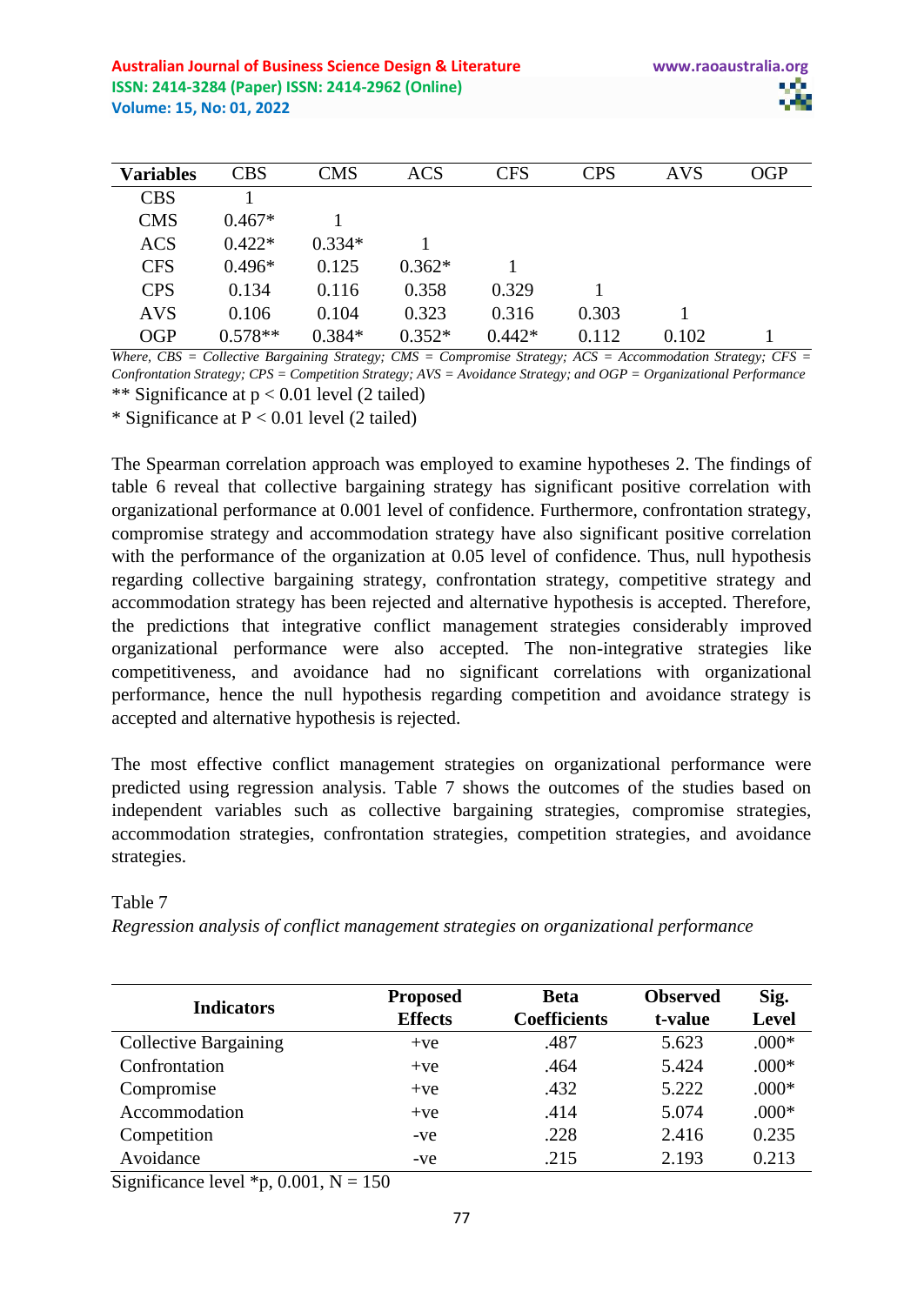Overall model 14.867,  $p < 0.00 \text{ R}^2 = 0.534$ , Adjusted  $R^2 = 0.532$ 

F-statistics were used to determine the overall model fit for the regression equation. The model finds a positive  $(F = 14.867 \text{ P} < 0.001)$  and statistically significant connection. The independent variables accounted for 53.4 percent ( $R^2 = 0.534$ ) of the variance in the dependent variable of organizational performance. The most effective conflict management strategy is collective bargaining with the highest beta coefficient ( $\beta$  =0.487) which had a higher significant positive impact among the integrative conflict management strategies. The next significant strategies which have impact on organizational performance consecutively are confrontation strategy (β =0.464), compromise (β =0.432), accommodation (β =0.414), competition (β =0.228), and avoidance  $(β = 0.215)$  in the textile firm of Bangladesh.

## **9. Discussion of Findings**

This research adds to the knowledge of how workplace conflict management strategies impact on the organizational performance in a textile firm of Bangladesh. There is a strong experimental support provided by the findings of this study that the organizational performance is positively and statistically significant by the effect of conflict management.

There is a lot of evidence through the analysis that by adopting and implementing integrative conflict management practices, an organization can improve its performance. The findings of this study is very much relevant with the findings of the previous studied work by Olukayode (2015), Mayowa (2015), Daly et al. (2010) and Hotepo et al. (2010) on integrated management strategies and its impact on organizational performance that effective use of integrative conflict management strategies produce positive and efficient result for any organization.

Various affected variables of workplace conflict were discovered in a diversified review of the literature including worker awareness, differences in perception, inequitable treatment, onerous grievance and dispute procedures ( Ogunbameru, 2006 and Mayowa, 2015). The findings of this study are congruent and in agreement with those found in the literature, and they further imitate prior empirical studies on workplace conflict causal factors conducted by Hotepo et al. (2010); Kazimoto (2013); Blake & Mouton (1968); Thomas (2008) and Obasan (2011). As a result, the study's empirical findings validated that conflict in the workplace might occur from a variety of organizational practices depending on financial and incompatibility of goal orientations in intra and inter relationship around the organization.

In addition, the empirical investigation revealed that the types of conflict in work relationships differ. According to the findings of the study, the most common types of conflict in the organization are job-task related conflict, procedural conflict, interpersonal conflict, and unionmanagement conflict. This conclusion, on the other hand, is significant since it shows that union-management conflict is the most common type of conflict in the organization. The findings supported Fajana and Shadare's (2012); Azamoza (2004); and Thomas et al. (2008) assertion that management representation by the interests of employers and work unions representation by the interests of employees are frequently differed diametrically. This has been the prime cause of organizational conflict not only in Bangladesh but also in developed countries in unionized groups of an organization. The findings of this study on conflict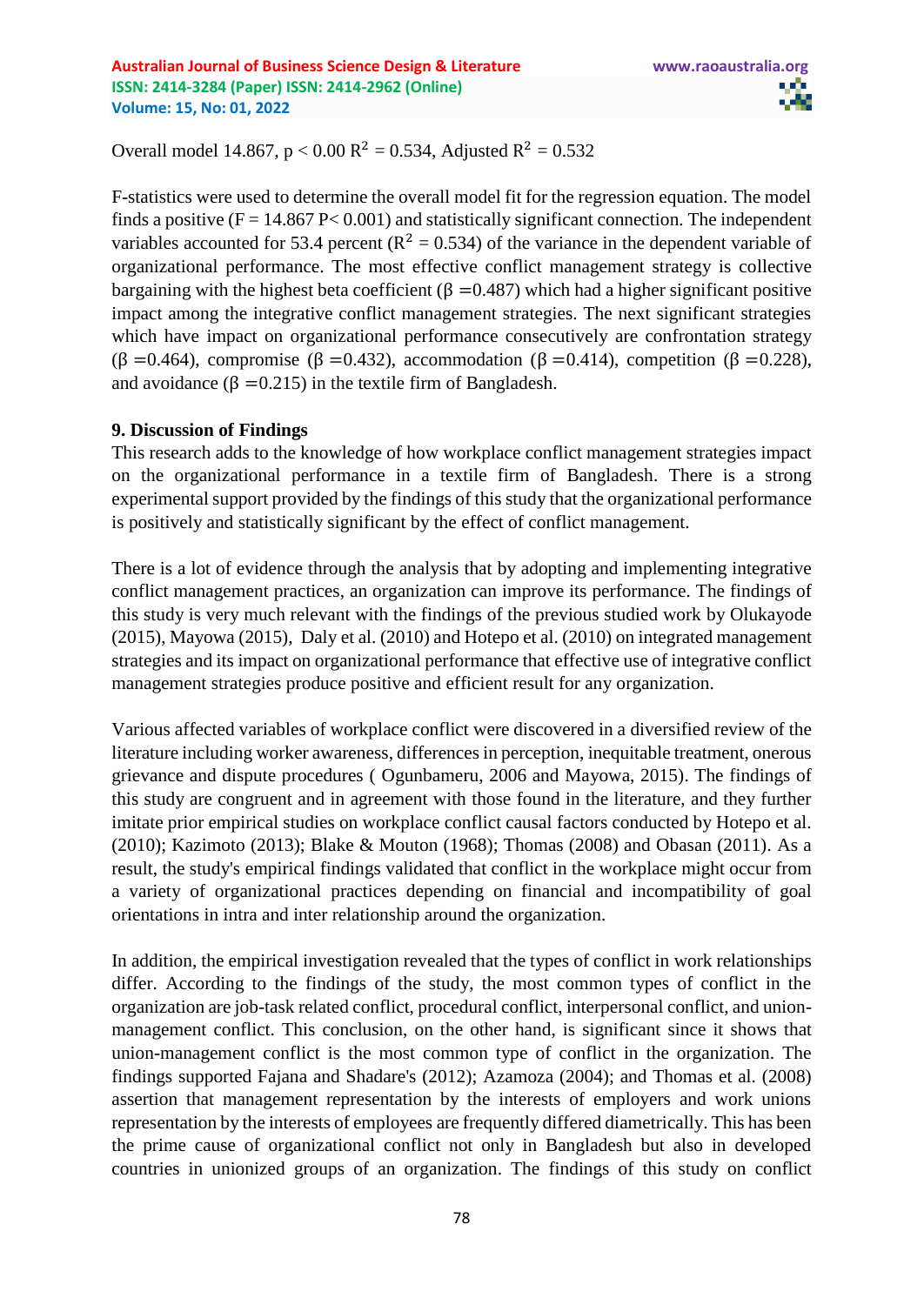management and organizational performance were similar to those findings of Ike (2010); Olukayode (2015) and Tsede & Adjadogo (2016). The findings of this study differed from Comboh's findings, which found that all sorts of industrial conflicts have a detrimental association on employee and organizational performance. This study's empirical research suggests a positive relationship between strategies of collective bargaining, confrontation, compromise and accommodation as conflict resolution strategies and performance of the organization. This argument was bolstered by the formulated hypothesis of this study as well as the findings of Thomas & Kilmann (1974); Fajana & Shadare (2012); and Olukayode (2015). The results of regression analysis confirmed that collective bargaining strategy as conflict resolution has the highest and most significant positive correlation with organizational performance. Alternatively, organizational performance was negatively affected by nonintegrative conflict management strategies such as competition and avoidance. Therefore, the results are supported by the findings of Olukayode (2015) and Issa (2009) that managers have a preference to utilize integrative conflict management strategies that are reasonably effective in reducing disruptive conflict and improving performance and productivity of the organization. The members of the organization often have a high level of confidence and trust in each other, enhance group loyalty, and maximize adjustability, loyalty to the management and organization and achievement of targeted goals and objectives by using an integrative conflict management strategy.

# **10. Recommendations and Conclusion**

The recommendations have been determined to be necessary based on the findings of this study. In the workplace, management should seek to apply inclusive and collaborative dispute resolution strategies while also attempting to occupy union leadership or employee representatives in key decisions that influence the people actively participate in the work. Management and employees must seek and commit together to work cooperatively by establishing successful strategies and maintaining acceptable policies as effective and efficient means for handling and managing probable and existing conflict in organizations on a constant and beneficial way to meet the objective of the organization. In order to minimize competition and dominance as conflict management strategies, credible avenues of communication and open discussions of dispute in work relationships must be promoted. Employees and employers in the organizational work environment have a common aim and a common foundation for mutual survival and continuing maintenance of optimum organizational performance. The study looked at how conflict management affects organizational performance in a textile organization in a transformation and emergent economy. The association between integrative conflict management strategies and organizational performance was founded significant in a diversified literature review. The findings of this study experimentally supported those of prior studies in terms of the association between workplace conflict management strategies and business performance. The study also emphasized the relevance of integrative conflict management strategy as a technique for shifting from a vicious to a useful state of conflict in the workplace in order to improve organizational performance and sustainability. Though the study has some drawbacks, it has contributed significantly for judging and understanding the association between conflict management strategies and organizational performance in textile industry of Bangladesh.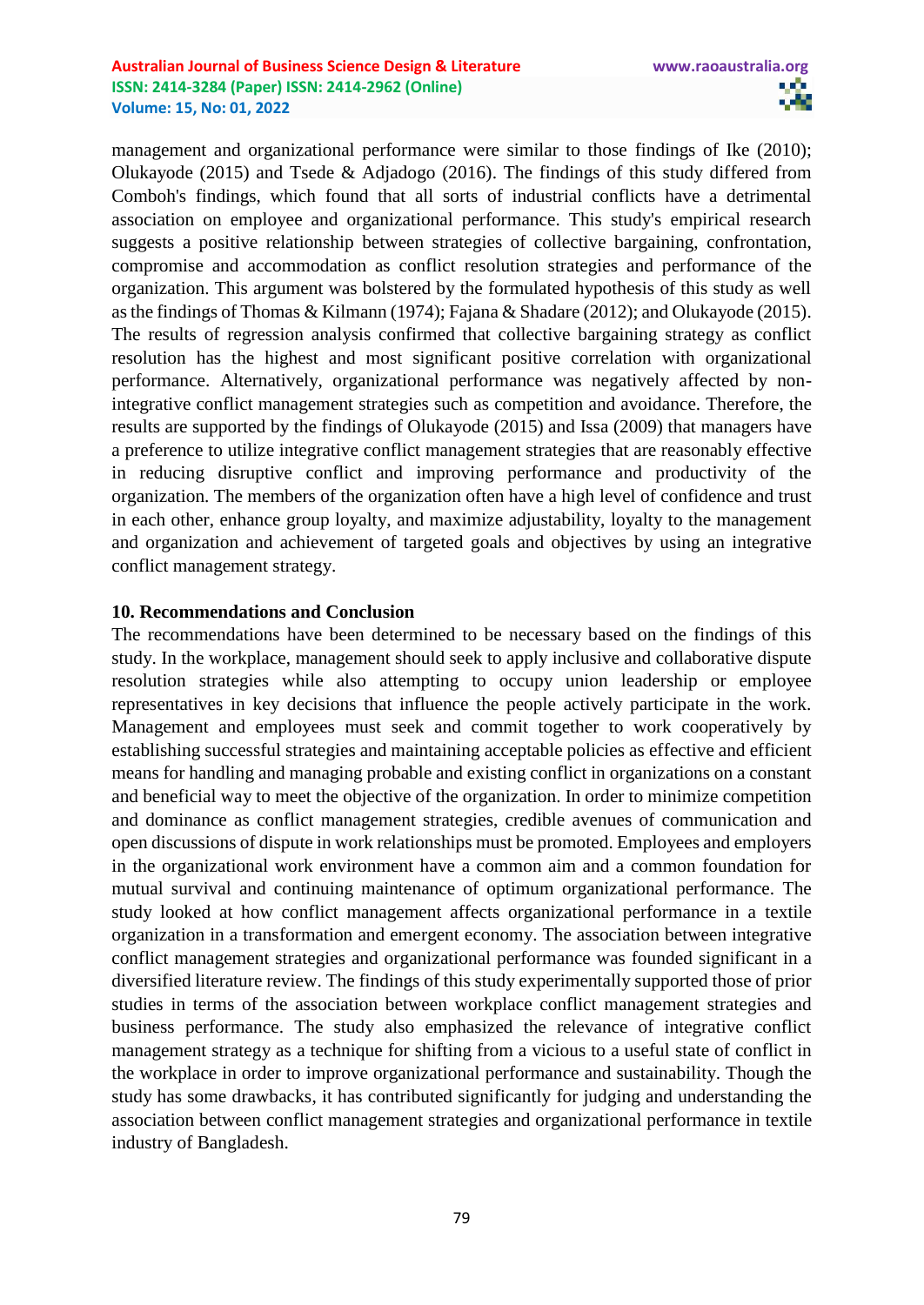

#### **11. Limitations of the Study:**

Despite the significant findings, the study poses the following limitations also:

- The study has focused primarily on only one textile firm in Bangladesh.
- Limited sample size.
- Generalization of the findings to the whole industry.

#### **References**

- Abdullah, A. S. A. (2015). The Impact of Conflict Management on Organizational Effectiveness: A Case Study of Ministry of Higher Education of Jordan. *European Journal of Business and Management*, 7 (36), 75-79.
- Akanji, I. (2005). Perspectives in Workplace Conflict Management and New Approaches for the Twenty first Century. In Albert I.O (Ed.), *Perspective on Peace and Conflict in Africa: Essays in Honour of Gen*. Abdusalam Abubakar, Ibadan: John Arches Publishers.
- Amason, A. C., & Schweiger, D. M. (1994). Resolving the paradox of conflict, strategic decision making, and organizational performance. *International Journal of Conflict Management, 5*(3), 239–253.
- Aw, V.K.J. & Ayoko, O.B. (2017). The Impact of Followers' Conflict Behaviors on Teams' Transformational Leadership, Team Member Exchange and Engagement. *International Journal of Conflict Management*, 28, 509-532.
- Bercovitch, J. (2014). Conflict and Conflict Management in Organizations: A Framework for Analysis. *Hong Kong Journal of Public Administration*, 5, 104-123.
- Blake, R.R. & Mouton, J.S. (1968). The Managerial Grid: Key Orientations for Achieving Production Through People. Gulf Publishing Company, Houston.
- Daly, T. M., Lee, J. A., Soutar, G. N., & Rasmi, S. (2010). 'Conflict-handling style measurement: a bestworst scaling application'. *International Journal of Conflict Management*, 21(3), 281-308.
- Fajana, S., & Shadare, O. (2012). Workplace Relations, Social Dialogue and Political Milieu in Nigeria*. International Journal of Business Administration*, *3*(1), 75-83.
- Hotepo, O., Asokere, A., Abdul-Azeez, I., & Ajemuigbolohun, S. (2010). Empirical Study of the Effect of Conflict on Organisational Performance in Nigeria. *Business and Economic Journal,* 15, 1.
- Ike, C. E. (2010). The impact of conflict on manufacturing decisions and company performance. *International Journal of Production Economics*, 126(2), 145-157.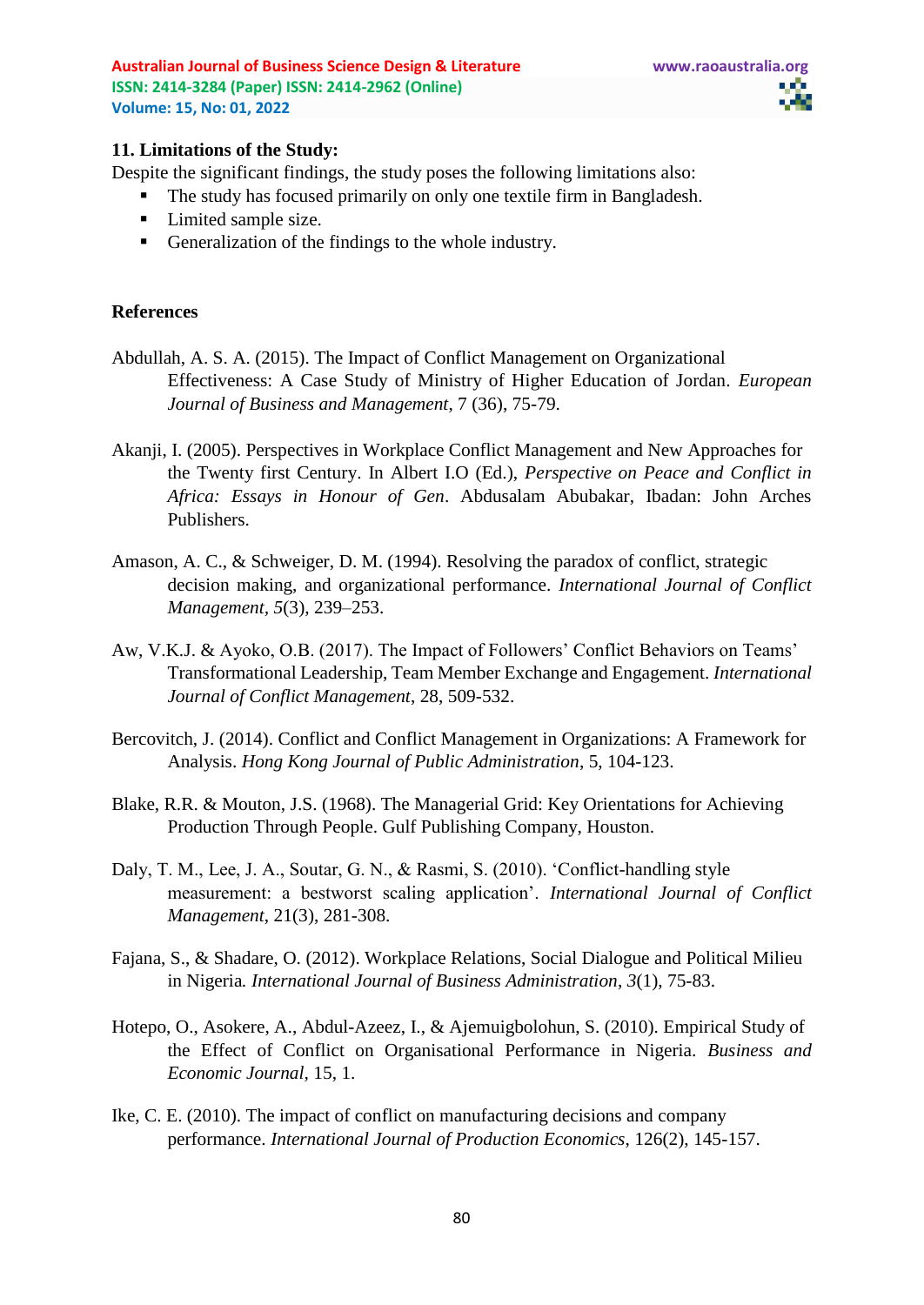- Ikeda, A., Veludo, O., & Campomar, M. (2005). Organisational Conflicts Perceived by Marketing Executives. *Electronic Journal of Business and Organisational Studies, 10*(1), 22-28.
- Issa, I. A. F. Z. (2009). Organizational conflict management strategies and their relationship to business ethics management, for heads of departments in the faculties of nursing in the Jordanian private universities from the perspective of faculty members, the Middle East University for Graduate Studies. *Faculty of Educational Sciences.* Retrieved from www.meu.edu.jo 05/04/2020.
- Kazimoto, P. (2013). Analysis of Conflict Management and Leadership for Organizational Change. *International Journal of Research in Social Sciences*, *3*(1), 16-25.
- Kraybill R. (2005). Style Matters: The Kraybill conflict style inventory. Harrisonburg, VA: *River house ePress*.
- Mayowa, S.O. (2015). Industrial conflict and its management in selected Nigerian manufacturing companies. *[International Journal of Organizational Leadership](https://www.researchgate.net/journal/International-Journal-of-Organizational-Leadership-2345-6744)*, 4(4), 430-439.
- Obasan, K. (2011). Impact of Conflict Management on Corporate Productivity: An Evaluative Study. *Australian Journal of Business and Management Research*, *1*(5), 44- 49.
- Ogunbameru, O. (2006). *Organizational Dynamics, Ibadan*. Spectrum Book Publishers.
- Olukayode, L. (2015). Impact of Workplace Conflict Management on Organizational Performance: A Case of Nigerian Manufacturing Firm. *Journal of Management and Strategy*. 6(2), 83-92.
- Spaho, K. (2013).Organizational Communication and Conflict Management. *Management*, 18(1), 103-118.
- Tabitha, M., & Florence, G. (2019). Conflicts and conflict management in modern organizations-A pre–conflict resolution environment approach. *International Journal of Scientific and Research Publications,* 9(8), 2250-3153.
- Thomas KW, Kilmann R. (1974). Thomas-Kilmann Conflict Mode Instrument. Tuxedo, NY: Xicom.
- Thomas, K. (1976). *Conflict and Conflict Management. A Handbook of Industrial and Organizational Psychology.* New York, USA: John Wiley and Son. Inc.
- Thomas, K.W., Thomas, G.F. & Schaubhut, N. (2008). Conflict Styles of Men and Women at Six Organization Levels. *International Journal of Conflict Management*, 19, 148-166.

Tsede, A. O., & Adjadogo, N. (2019). Empirical Analysis of Workplace Conflict and its